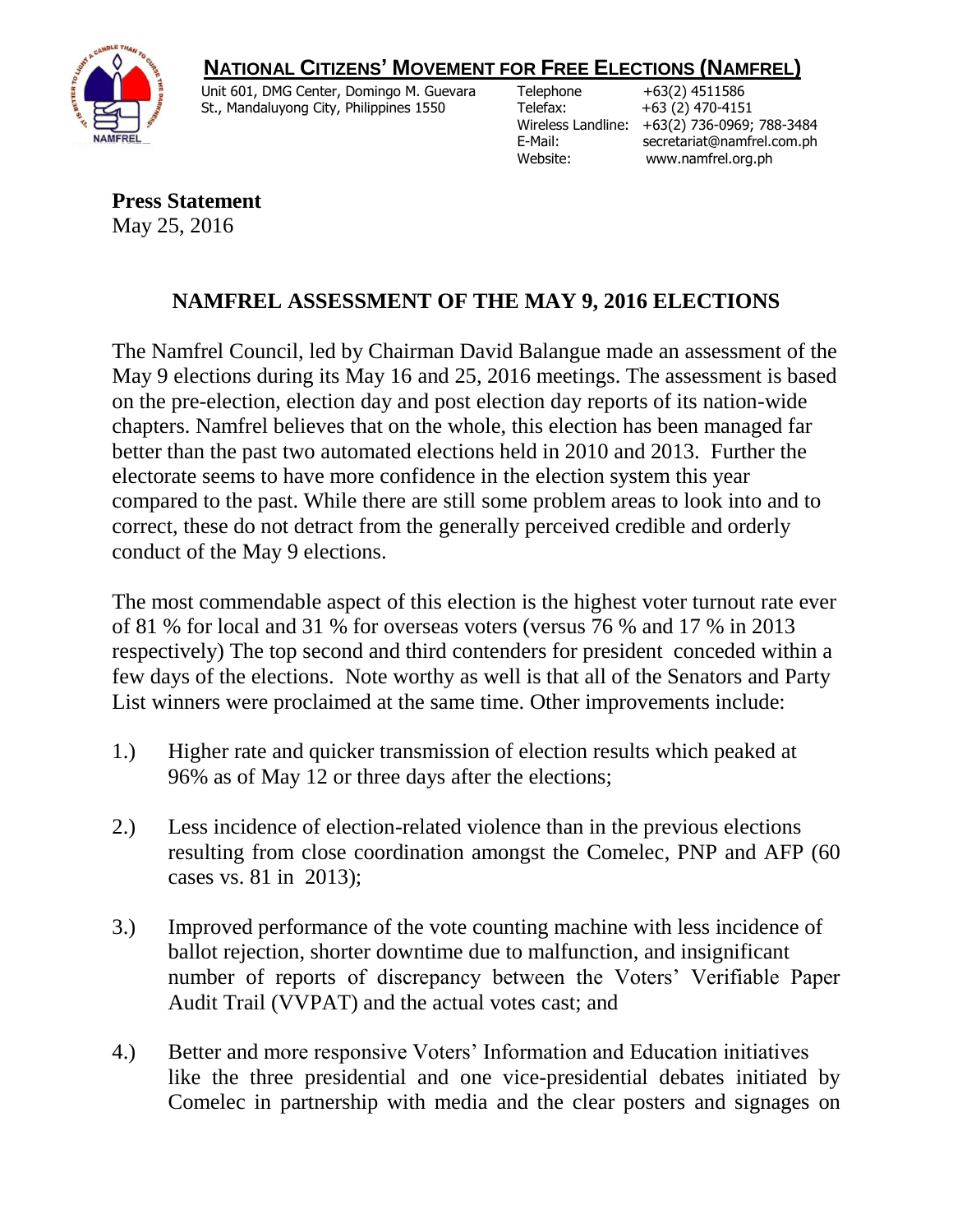How to Vote posted in public areas and in voting centers on election day.

Namfrel notes however the following continuing, persistent, but avoidable inefficiencies like 1.) misdelivery of election paraphernalia from one voting center to another (Negros and Eastern Samar, Saranggani and Marinduque, and Cordova to Dalaguete both in Cebu Province, to name a few), causing delay or the conduct of special elections; 2.) incomplete and inaccurate Computerized Voters' List posted outside the Clustered Precincts, which may have discouraged or disenfranchised voters; and 3.) inadequately trained BEI members who had different implementation of the provisions of the General Instruction, e.g. who will be allowed to assist those with disabilities and the elderly, distribution of the printout of Election Returns to rightful recipients, the Random Manual Audit procedures, etc.

Comelec has likewise been unable to apprehend individuals or parties who committed election offenses. Example of these are posting of campaign banners or posters in unauthorized places, hiring of party agents beyond the authorized number, distribution of campaign materials within 30 meters of the voting center on election day, campaigning by candidates during "The Cooling Day" or election eve; and the most violated rule so far, the prohibition against vote buying. The mock elections conducted were done too late and failed to simulate actual electionday conditions. In spite of budget allocation and award to successful bidders, the distribution of the Voters' Information Sheet (VIS) did not materialize. The VIS would have informed every one of the 54 million registered voters of their assigned precincts. The failure of the VIS distribution should be investigated and the people responsible made accountable. The 100% turnout in command votes in the ARMM particularly in Lanao del Sur and other provinces such as Benguet, Ifugao, Kalinga, Isabela, Aurora, Bohol, Cebu, Western Samar, Leyte, Lanao del Norte, North Cotabato, Agusan del Norte is statistically improbable and requires immediate investigation by the Comelec and appropriate sanctions imposed.

Candidates should be reminded to strictly comply with the election law and discipline its supporters.

The following are technology issues that cast doubt on the otherwise able management of the elections. Although immediately and subsequently rectified, 2,366 VCMs malfunctioned on election day (2.5 % of 92,509 total number). The transmission of results stalled at 96.69 % as of the writing of this report; and lastly the recent "script issue" when Smartmatic and Comelec personnel effected an alleged unauthorized change which raised doubt to the integrity of the system.